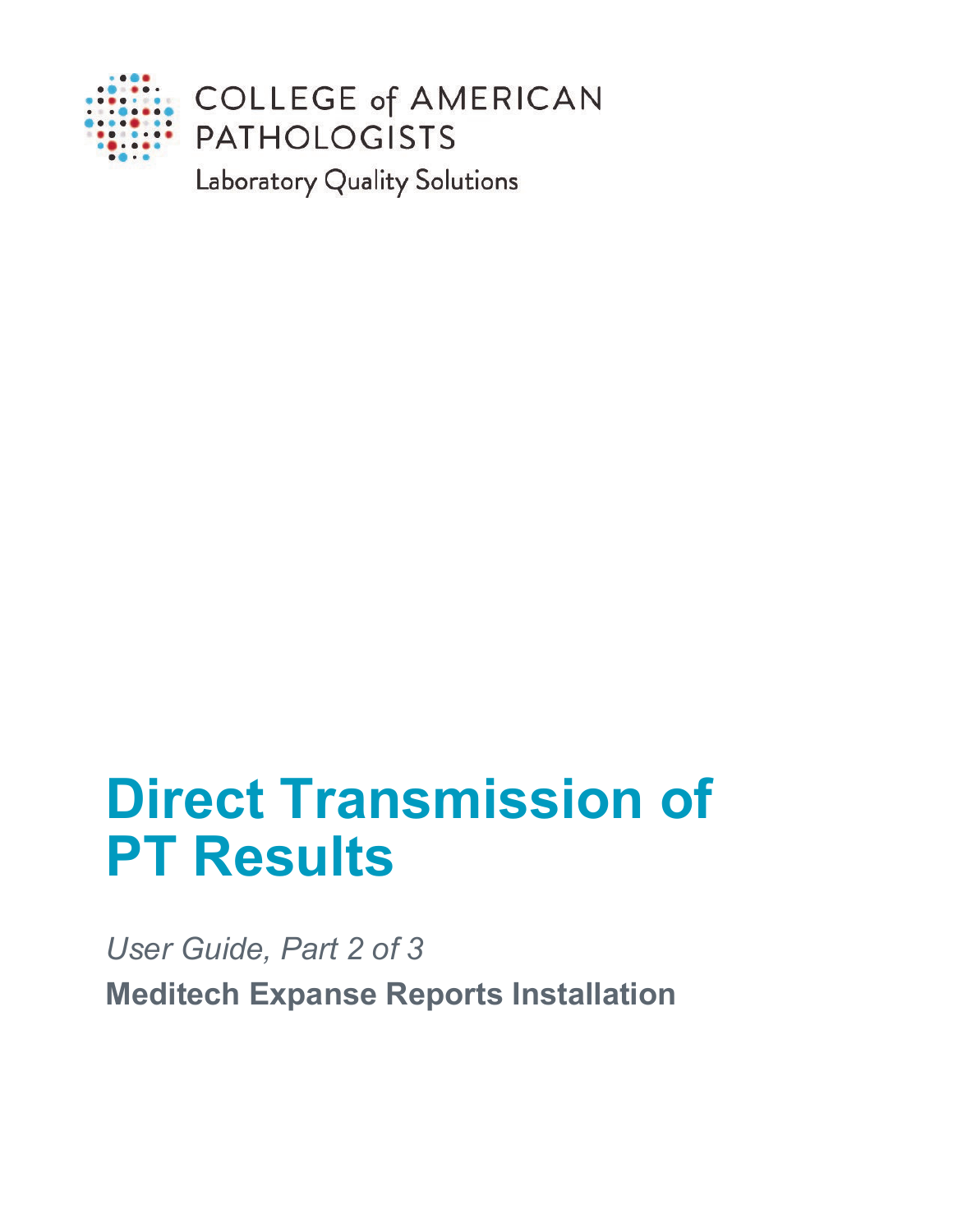

### **TABLE OF CONTENTS**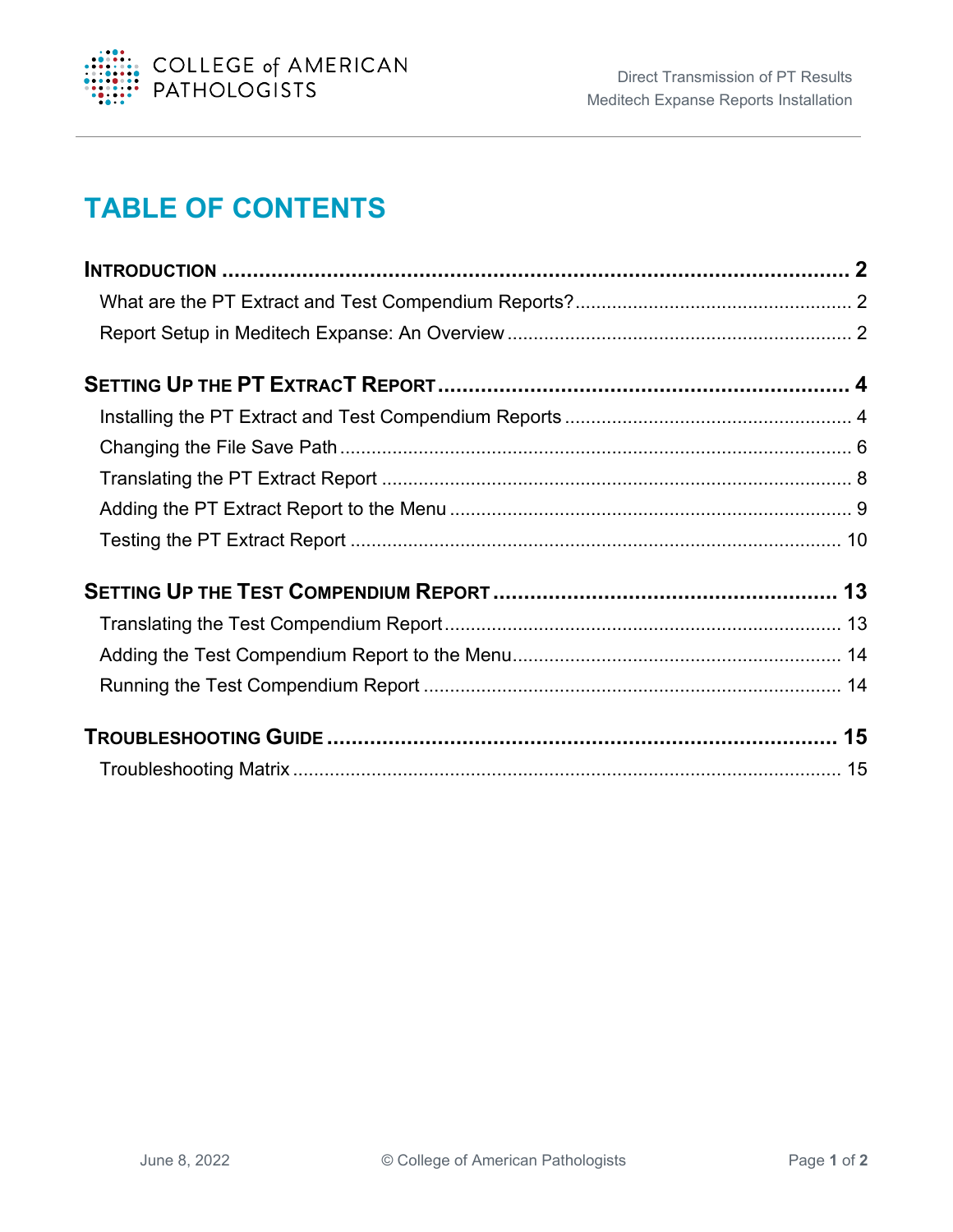

# <span id="page-2-0"></span>**INTRODUCTION**

### <span id="page-2-1"></span>**What are the PT Extract and Test Compendium Reports?**

#### **PT Extract Report**

The PT extract report is a report query that has been developed to aggregate the collection of PT data elements from the LIS, format them to CAP-specific guidelines, and place the output (PT results file) in your laboratory's designated pickup folder, where it can be picked up and transferred to the direct transmission CAP PT hub. The report is intended to be integrated within the LIS making it accessible like other reports in your LIS.

#### **Test Compendium Report**

For some LISs, a second report query is available that can aggregate the complete list of tests that your laboratory performs, including your laboratory's test codes, description, unit of measure (UOM), and specimen type. This report, called a test compendium report, will be saved to a temporary location on your computer.

This list of tests may be useful for the mapping process that needs to be completed within the hub. During the process:

| You will need to map your laboratory's | ′To the…                        |
|----------------------------------------|---------------------------------|
| <b>LIS Test Description</b>            | <b>CAP Test Description</b>     |
| LIS Test Code                          | <b>CAP Test Code</b>            |
| LIS Test Unit of Measure               | <b>CAP Test Unit of Measure</b> |
| LIS Test Specimen Type                 | <b>CAP Test Specimen Type</b>   |

There are several methods available to complete the mapping process. With some of the methods, your laboratory may find it helpful to utilize part or all of your laboratory's test compendium, since the hub allows you to upload/import to simplify the test mapping process. Only quantitative test and direct transmission enabled programs need to be mapped.

#### <span id="page-2-2"></span>**Report Setup in Meditech Expanse: An Overview**

In Meditech Expanse, the LIS laboratory administrator is responsible for setting up the PT extract and test compendium reports. Below is a high-level overview of the setup process: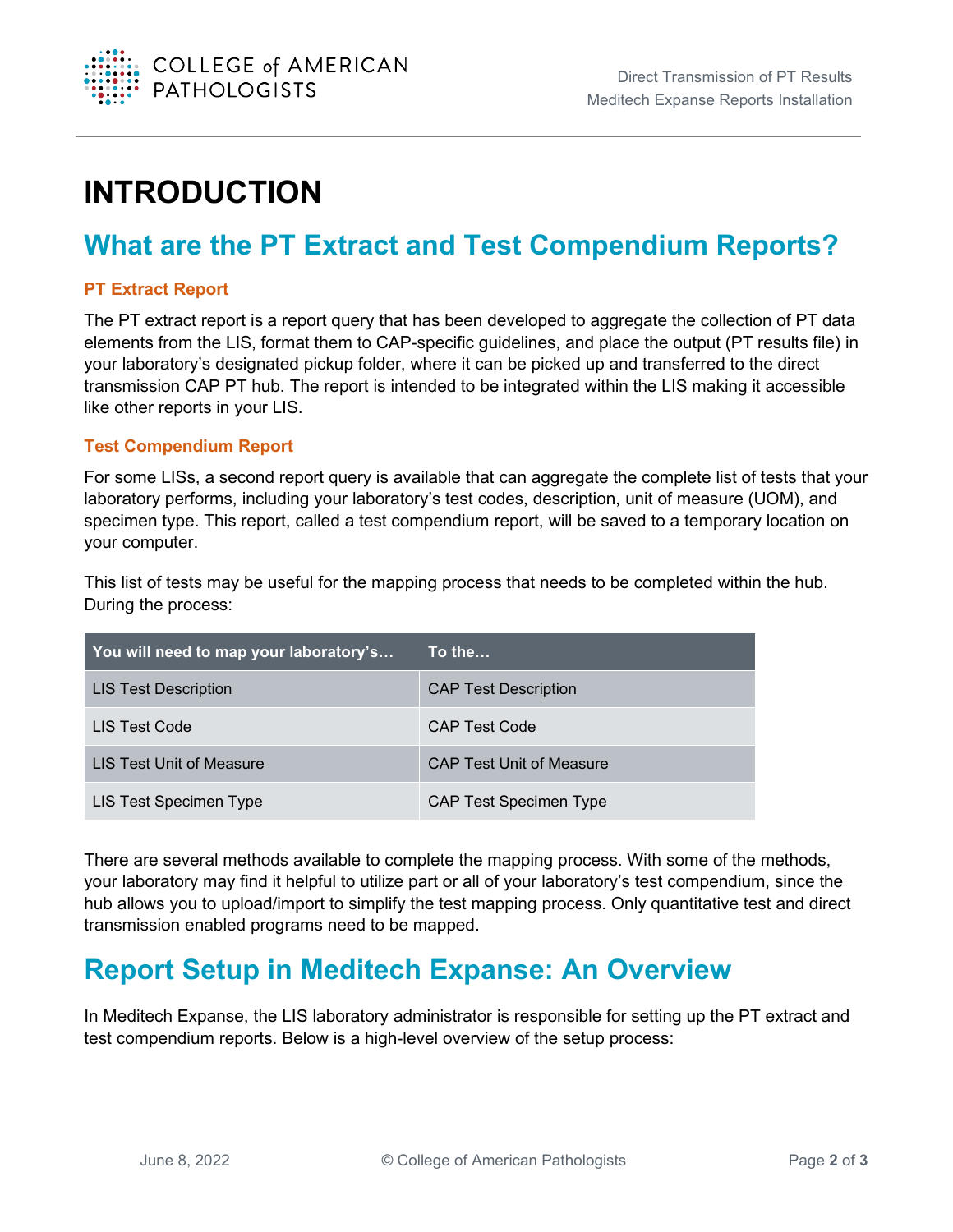

#### **PT Extract Report**



#### **Test Compendium Report**



*Note:* The CAP can provide support throughout the setup process. Work with your laboratory's point of contact to coordinate any support with the CAP.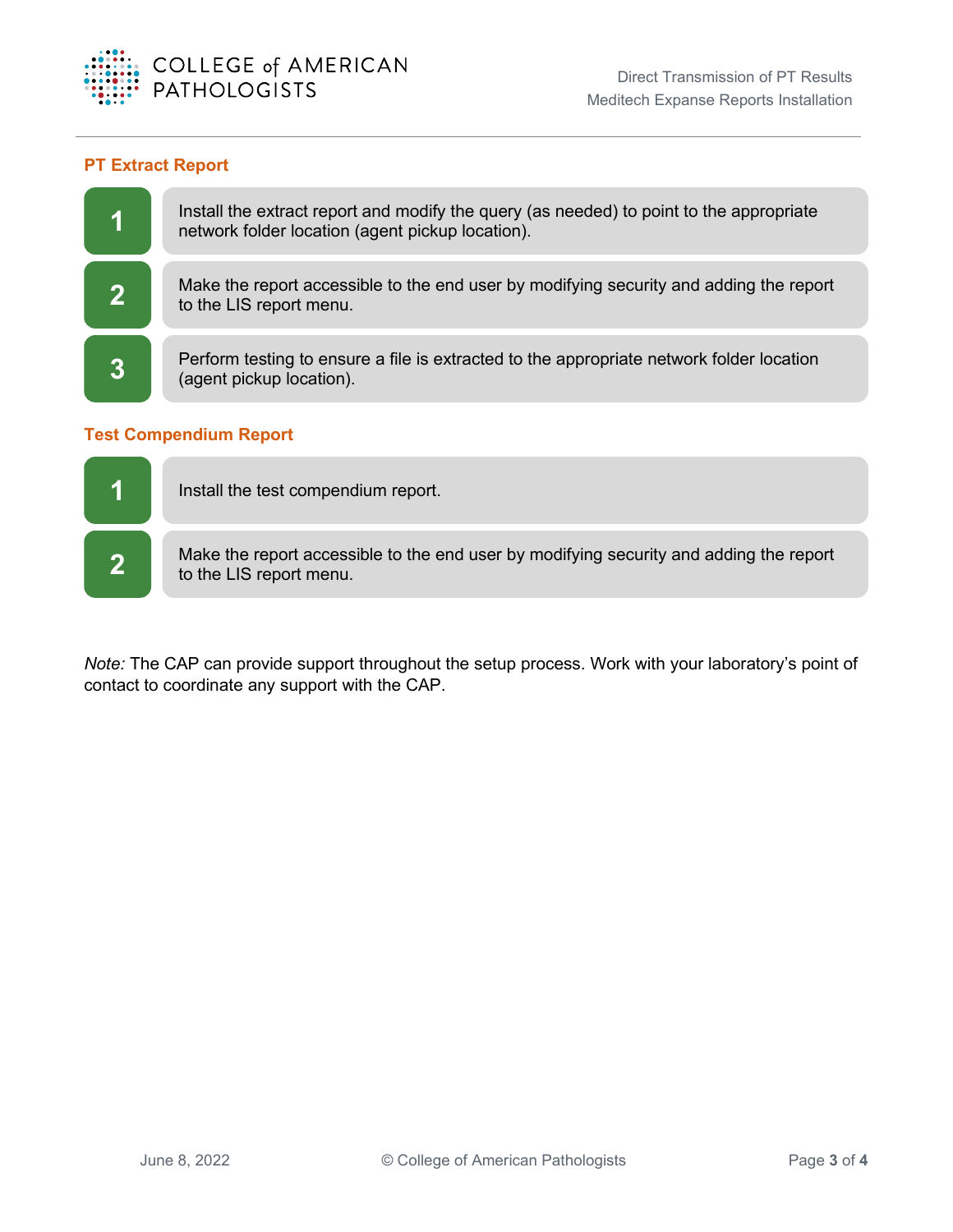

# <span id="page-4-0"></span>**SETTING UP THE PT EXTRACT REPORT**

#### <span id="page-4-1"></span>**Installing the PT Extract and Test Compendium Reports**

Prior to beginning these instructions, please retrieve report 02412 from the Meditech Report Archive.

| <b>Step</b>             | <b>Instructions</b>                                                                                                                                                                                                                                                                                                                                                                                                                                                                                                                                                                                                                                                                                                           |
|-------------------------|-------------------------------------------------------------------------------------------------------------------------------------------------------------------------------------------------------------------------------------------------------------------------------------------------------------------------------------------------------------------------------------------------------------------------------------------------------------------------------------------------------------------------------------------------------------------------------------------------------------------------------------------------------------------------------------------------------------------------------|
|                         | To upload the report into your LIVE ring, go to the Updates menu within the Customer<br>NPR Report writer module, and execute the Load Reports from file routine.                                                                                                                                                                                                                                                                                                                                                                                                                                                                                                                                                             |
|                         | <b>MIS</b><br>Corporate Management Software<br>Clinical<br>Menus<br>Move Menus and Reports<br>Data Repository (M-AT)<br>Administrative<br>Reports<br>Save Reports to File<br>Data Repository (NPR)<br><b>DPMs</b><br>Ancillary<br>Customization (M-AT)<br>Load Reports from File<br>Financial<br><b>Health Portal</b><br><b>Updates</b><br>Customization (NPR) ▶<br>Check Ring for Invalid Report Fields<br>Ambulatory<br><b>Customization</b><br>Miscellaneous Routines<br><b>List Application Change Summary</b><br><b>Info Systems</b><br><b>Process Reports</b><br>Performance Tools<br>List Application Modification History<br>Message/Task System<br><b>UPgrade Tools</b><br>Process Menus<br><b>Custom IS Reports</b> |
| $\overline{\mathbf{2}}$ | From within this routine, locate the file, "LAB.L.SPEC.zcus.mt.rw.cap.proficiency," by<br>pressing the F11 function key or clicking the binoculars icon.                                                                                                                                                                                                                                                                                                                                                                                                                                                                                                                                                                      |
|                         |                                                                                                                                                                                                                                                                                                                                                                                                                                                                                                                                                                                                                                                                                                                               |
|                         | NPR Database -<br>$\Box$<br>$\mathbf x$<br>v<br><b>Load Reports from File</b>                                                                                                                                                                                                                                                                                                                                                                                                                                                                                                                                                                                                                                                 |
|                         | ×<br>Load from File<br>?                                                                                                                                                                                                                                                                                                                                                                                                                                                                                                                                                                                                                                                                                                      |
|                         | <b>Source Universe</b><br>M<br><b>Source Ring</b><br><b>Created on</b>                                                                                                                                                                                                                                                                                                                                                                                                                                                                                                                                                                                                                                                        |
|                         | 25<br>●<br>The 'Contents' multiple lists the reports contained in the report file. If the 'Exists' flag<br>is Y for any report, that report exists in this ring and will be overwritten when loading                                                                                                                                                                                                                                                                                                                                                                                                                                                                                                                          |
|                         | п,<br>reports. You may skip loading any report in this multiple by setting the 'Load' flag to N.<br>As a secondary warning, you will receive a message when loading reports that already<br>Х<br>exist in this ring as they're loaded and can choose to load/skip the report at that time.                                                                                                                                                                                                                                                                                                                                                                                                                                    |
|                         | đ<br><b>Contents</b><br>Exists Load<br>痴<br>⇒                                                                                                                                                                                                                                                                                                                                                                                                                                                                                                                                                                                                                                                                                 |
|                         | ←<br>*                                                                                                                                                                                                                                                                                                                                                                                                                                                                                                                                                                                                                                                                                                                        |
|                         | <b>Comments</b><br>區                                                                                                                                                                                                                                                                                                                                                                                                                                                                                                                                                                                                                                                                                                          |
|                         | û<br>桿                                                                                                                                                                                                                                                                                                                                                                                                                                                                                                                                                                                                                                                                                                                        |
|                         |                                                                                                                                                                                                                                                                                                                                                                                                                                                                                                                                                                                                                                                                                                                               |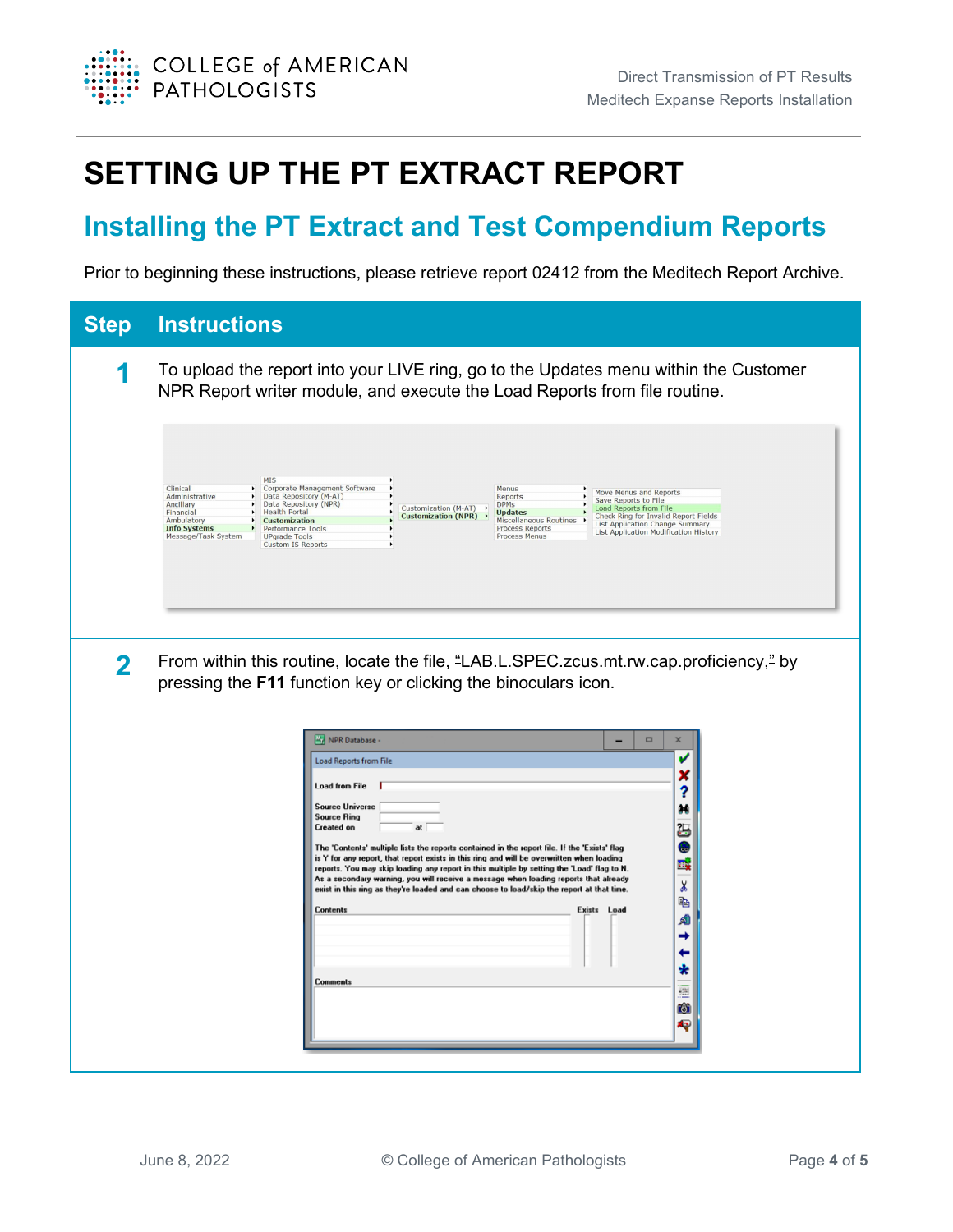

| <b>Step</b> | <b>Instructions</b>                                                                                                                                                                                                                                                                                                                                                                                                                                                                                                                                                                                                                                                                                                                                                   |  |  |  |
|-------------|-----------------------------------------------------------------------------------------------------------------------------------------------------------------------------------------------------------------------------------------------------------------------------------------------------------------------------------------------------------------------------------------------------------------------------------------------------------------------------------------------------------------------------------------------------------------------------------------------------------------------------------------------------------------------------------------------------------------------------------------------------------------------|--|--|--|
| 3           | Browse your directory to the location of where the extract report was saved. Select the<br>extract report and then click Open.                                                                                                                                                                                                                                                                                                                                                                                                                                                                                                                                                                                                                                        |  |  |  |
|             | M Open<br>X                                                                                                                                                                                                                                                                                                                                                                                                                                                                                                                                                                                                                                                                                                                                                           |  |  |  |
|             | > This PC > Downloads<br>Search Downloads<br>Q<br>Õ<br>$\checkmark$                                                                                                                                                                                                                                                                                                                                                                                                                                                                                                                                                                                                                                                                                                   |  |  |  |
|             | EE v<br>Organize v<br>New folder<br>ш                                                                                                                                                                                                                                                                                                                                                                                                                                                                                                                                                                                                                                                                                                                                 |  |  |  |
|             | Workstation4.x ^<br>Name<br>Date modified<br>Size<br>Type<br>$\vee$ Today (4)<br><b>OneDrive</b>                                                                                                                                                                                                                                                                                                                                                                                                                                                                                                                                                                                                                                                                      |  |  |  |
|             | 02412.zip<br>5/11/2022 1:58 PM<br>Compressed (zipp<br>This PC<br>Extract and Test Compendium Report Ins<br>5/11/2022 11:53 AM<br>Microsoft Word D<br>3D Objects<br>Extract and Test Compendium Report Ins<br>5/11/2022 11:53 AM<br>Microsoft Word D<br>Desktop<br>Extract and Test Compendium Report Ins<br>5/11/2022 9:25 AM<br>Microsoft Word D<br>Documents<br>$\vee$ Yesterday (2)<br><b>Downloads</b><br>MG_3298.jpg<br>5/10/2022 11:03 AM<br>JPG File<br>Music<br>MG_3258.jpg<br>5/10/2022 11:02 AM<br>JPG File<br>Pictures<br>$\vee$ Last week (2)<br>Videos<br>Extract and Test Compendium Report Ins 5/5/2022 9:08 AM<br>Microsoft Word D                                                                                                                    |  |  |  |
|             | Windows (C:)<br>$\mbox{\bf <}$<br>$\checkmark$<br>$\rightarrow$                                                                                                                                                                                                                                                                                                                                                                                                                                                                                                                                                                                                                                                                                                       |  |  |  |
| 4           | Cancel<br>$Q$ pen<br>Press F12 to File.                                                                                                                                                                                                                                                                                                                                                                                                                                                                                                                                                                                                                                                                                                                               |  |  |  |
|             | <b>Load Reports from File</b>                                                                                                                                                                                                                                                                                                                                                                                                                                                                                                                                                                                                                                                                                                                                         |  |  |  |
|             | C:\Users\RBOYNS\Downloads\02412.zip<br>Load from File<br>MTUNU56<br>Source Universe<br>Source Ring<br>D5.67<br>Created on<br>12/06/21 at 1045<br>The 'Contents' multiple lists the reports contained in the report file. If the 'Exists' flag<br>is Y for any report, that report exists in this ring and will be overwritten when loading<br>reports. You may skip loading any report in this multiple by setting the 'Load' flag to N.<br>As a secondary warning, you will receive a message when loading reports that already<br>exist in this ring as they're loaded and can choose to load/skip the report at that time.<br>Contents<br>Exists<br>Load<br>LAB.L.SPEC.zcus.mt.rw.cap.proficiency<br>N<br>LAB.L.TEST.zcus.mt.rw.cap.list <br>$\vert$ N<br>Comments |  |  |  |
|             |                                                                                                                                                                                                                                                                                                                                                                                                                                                                                                                                                                                                                                                                                                                                                                       |  |  |  |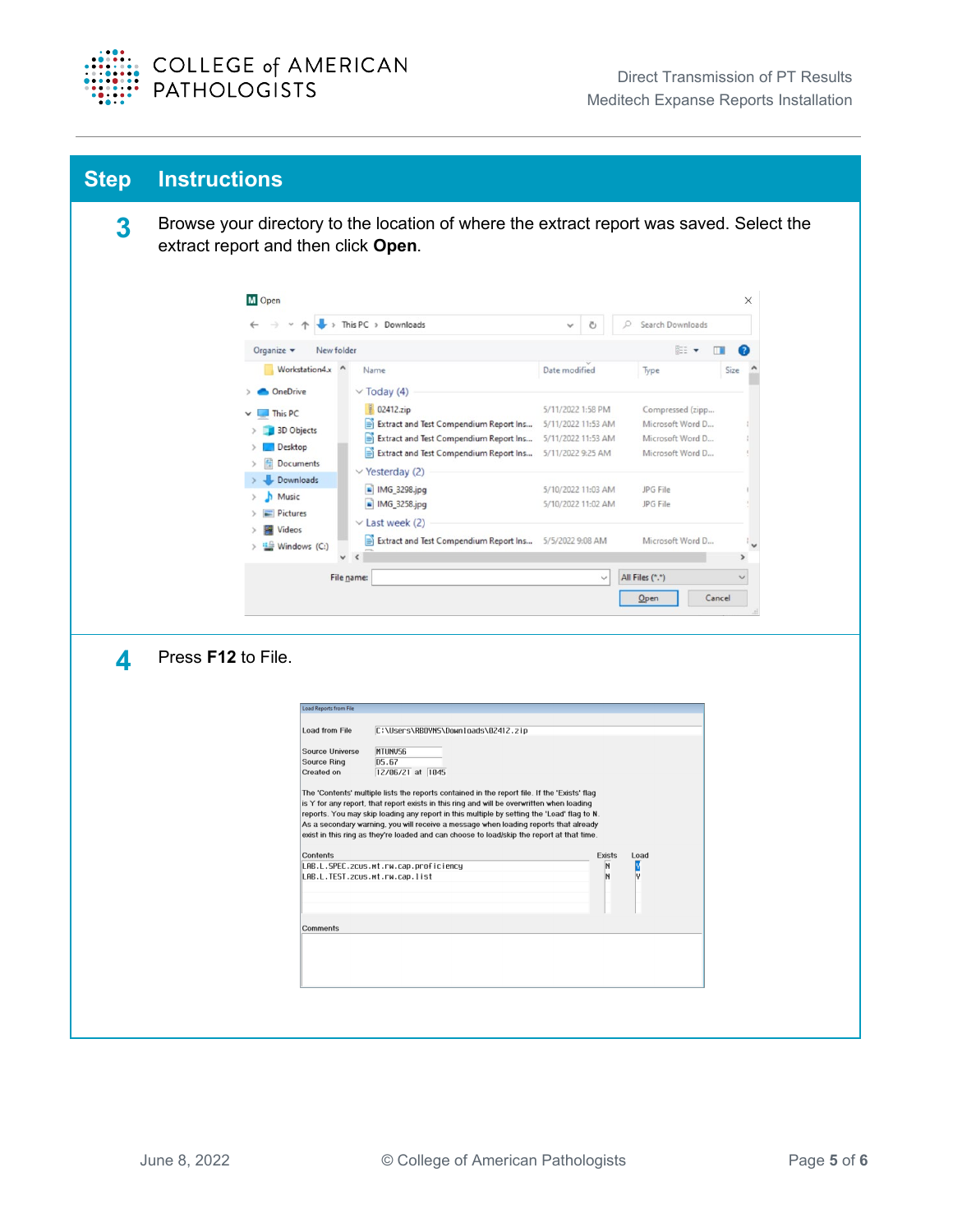

#### <span id="page-6-0"></span>**Changing the File Save Path**

Next, you must change the location of the file. This is hardcoded in the program, so make the changes as applicable to your institution.

If a different drop location is desired, you must manually modify the macro output. To do this, select option 7 **Macro Enter/Edit** from the Process Reports screen.

| <b>Program Editor</b>                                                                        |         |
|----------------------------------------------------------------------------------------------|---------|
| Editing: LAB.L.SPEC.zcus.mt.rw.cap.proficiency.M.path Mode: NPR CUSTRW SRC                   |         |
| $1+2$ .c.cust.rw.download.path,                                                              |         |
| %Z.date.time.in.magic(@.sd)→{DT,TM},                                                         | 餉       |
| Change "DOCTOR" to the provider that is used for CAP                                         | 25      |
| "DOCTOR"→MIS.DOC.mnemonic.                                                                   | G       |
| :Change 0000000 to the CAP number for your site                                              | E,      |
| 0000000→CAPNUM→/CAPNUM,                                                                      |         |
| IF{c.xx.torl="T" "TEST";"LIVE"}→ENV,                                                         |         |
| /GO+1→/GO,                                                                                   | 晒       |
| IF{/60>1 @SET.PATH},                                                                         | வி      |
| "Report Title";                                                                              |         |
|                                                                                              |         |
| <b>SET.PATH</b>                                                                              | $\star$ |
| "\\AHDC753N01\MeditechLabFTP\"_CAPNUM_"\Pickup\"_c.xx.kit.number_._DT_TM_._ENV_".csv"→/["2DO | 疆       |
|                                                                                              | 简       |
|                                                                                              |         |
|                                                                                              | Æ       |

Change the "DOCTOR" in line four to the mnemonic of the provider created to be used for CAP reporting.

Change the "0000000" in line six to the lab's CAP number.

Finally, change the file path in the last line from "\\AHDC753N01\MeditechLabFTP\" to whatever UNC path (provided by your IT/IS resource) that defines the folder for the file to be placed. This will allow you to use a different drop location. Once changed, press **F12** to file and then click **Yes** to translate the macro.

NOTE: If there are multiple lab sites and CAP numbers, each site needs to have its own drop folder and lines three through six of the macro should be updated from:

;Change "DOCTOR" to the provider that is used for CAP "DOCTOR"^MIS.DOC.mnemonic, ;Change 0000000 to the CAP number for your site 0000000^CAPNUM^/CAPNUM,

To an IF statement defining the sites and doctors, where "A" is the first site, "B" the second site, and so on:

**[IF{@.lis.site="A](mailto:IF%7b@.lis.site=%22A)**" "DOCTOR A"^MIS.DOC.mnemonic, 0000000^CAPNUM^/CAPNUM; @.lis.site="B" "DOCTOR B"^MIS.DOC.mnemonic,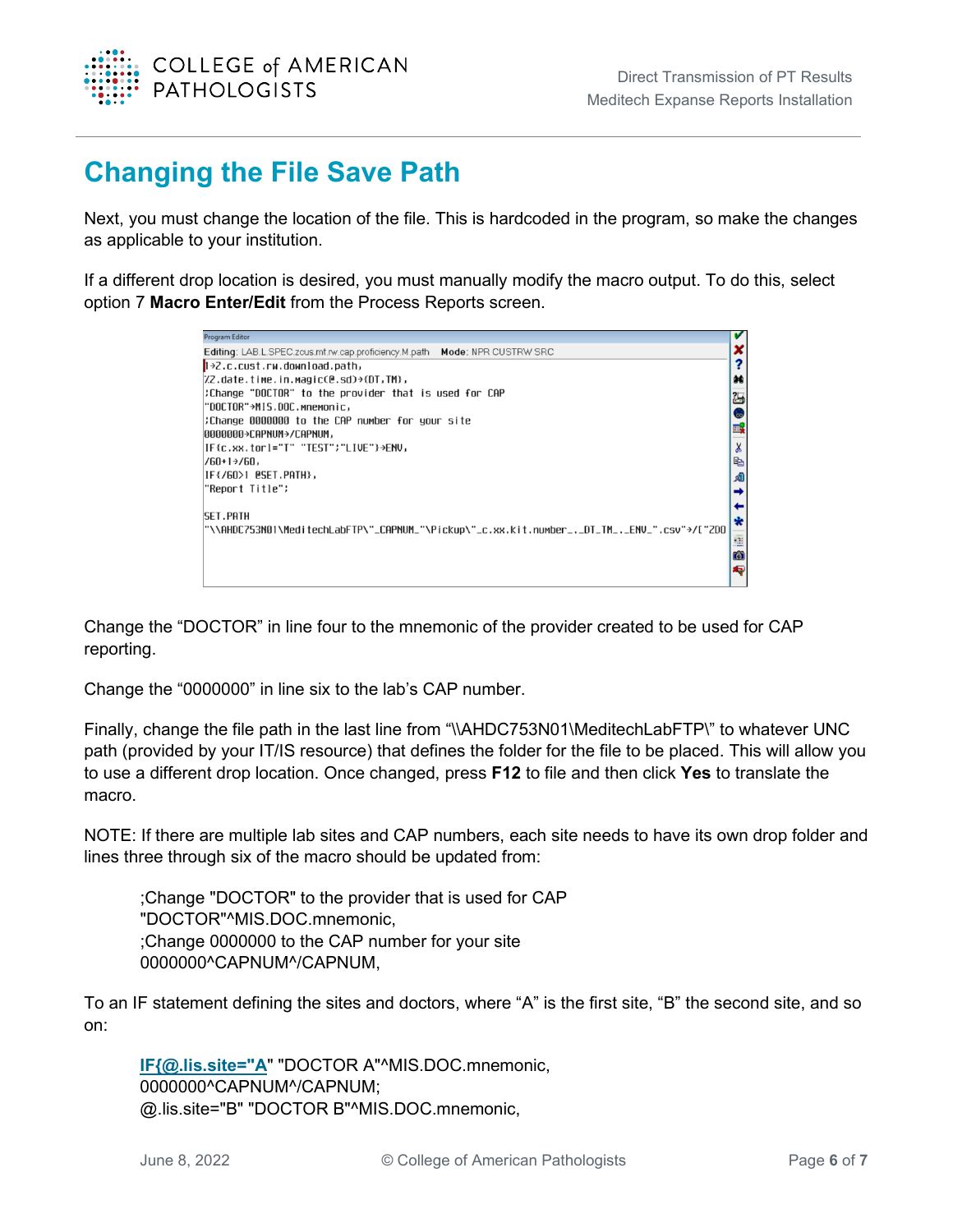

1111111^CAPNUM^/CAPNUM; @.lis.site="C" "DOCTOR C"^MIS.DOC.mnemonic, 2222222^CAPNUM^/CAPNUM},

"Doctor A" would be replaced with the mnemonic for the first site and "0000000" would be replaced with that site's CAP number.

"Doctor B" would be replaced with the mnemonic for the second site and "1111111" would be replacement with that site's CAP number.

Continue this process until all sites are accounted for in the macro.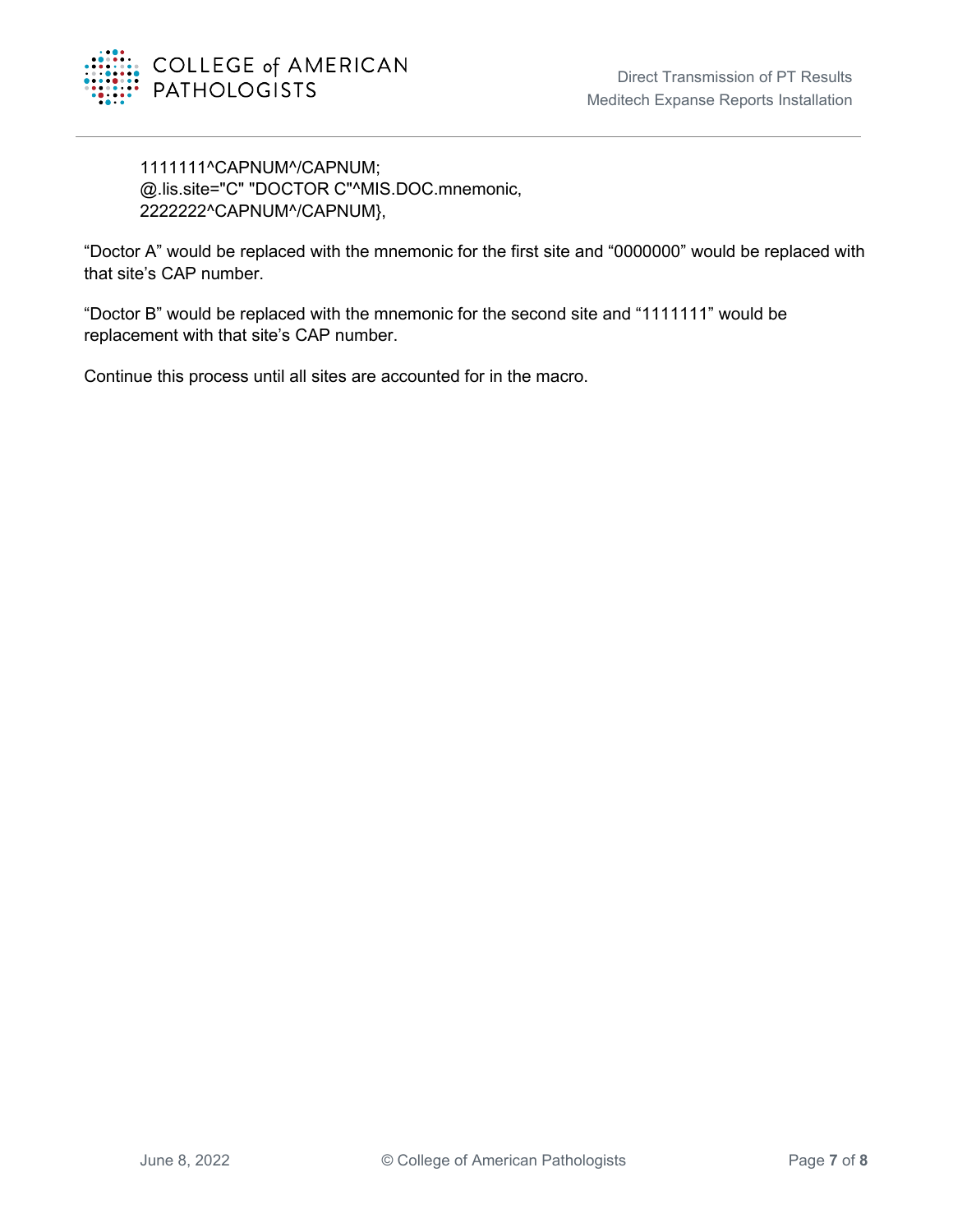

### <span id="page-8-0"></span>**Translating the PT Extract Report**

Before you can begin using the PT extract report, you must translate the report.

| <b>Step</b> | <b>Instructions</b>                                          |                                                                                                  |  |
|-------------|--------------------------------------------------------------|--------------------------------------------------------------------------------------------------|--|
| 1           |                                                              | Within the Customer NPR Report Writer, select the <b>Process Reports</b> routine.                |  |
| $\mathbf 2$ | In the Process Reports window, enter the appropriate values: |                                                                                                  |  |
|             | Enter "LAB.L.SPEC" In the DPM? field.<br>$\bullet$           |                                                                                                  |  |
|             |                                                              | Enter "zcus.mt.rw.cap.proficiency" in the Name? field.                                           |  |
|             | $\bullet$                                                    | Enter "4" in the Select field (the report code for Translate is "4").                            |  |
|             | Process Reports (DEV21N)                                     |                                                                                                  |  |
|             | DPM?                                                         | LAB.L.SPEC                                                                                       |  |
|             | Name?                                                        | ZCUS.Mt.rW.cap.proficiency                                                                       |  |
|             | Report:                                                      | 1. Enter/Edit<br>2. List Source Code<br>3. List Object Code<br>4. Translate<br>5. Run<br>6. Copy |  |
|             | Macro:                                                       | 7. Enter/Edit                                                                                    |  |
|             | Screen:                                                      | 8. Edit Blocks<br>9. Edit Elements<br>10. Check                                                  |  |
|             | Procedure:                                                   | 11. Edit Data                                                                                    |  |
|             | Select?                                                      |                                                                                                  |  |
|             |                                                              |                                                                                                  |  |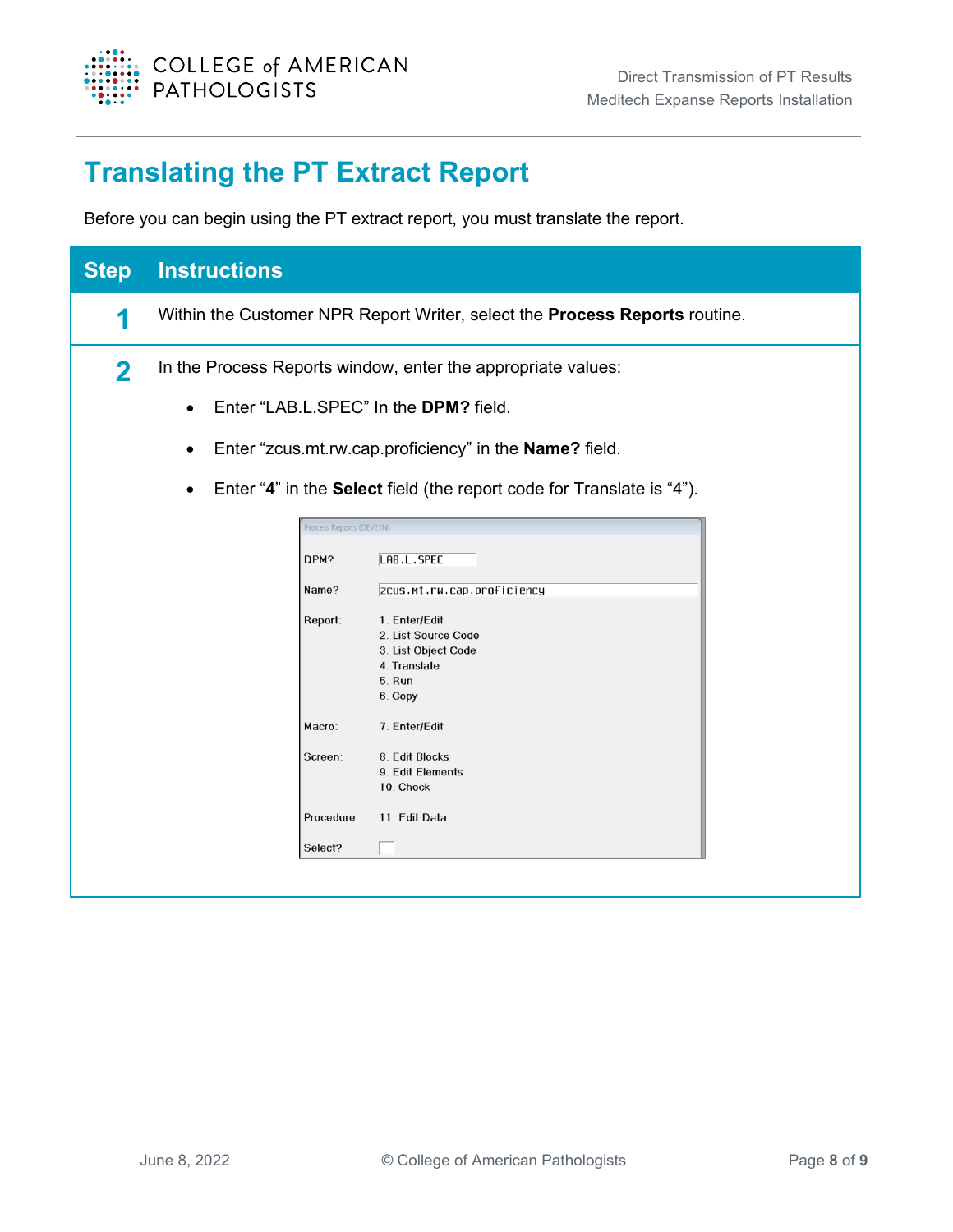

| <b>Step</b> | <b>Instructions</b> |                                                                                                                                                                                                                                                                                                                                                                                                                                                              |
|-------------|---------------------|--------------------------------------------------------------------------------------------------------------------------------------------------------------------------------------------------------------------------------------------------------------------------------------------------------------------------------------------------------------------------------------------------------------------------------------------------------------|
| 3           | Click OK.           | Process Reports (DEV21N)<br>LAB.L.SPEC<br>DPM?<br>ZCUS.Mt.rw.cap.proficiency<br>Name?<br>1. Enter/Edit<br>Report:<br>2 List Source Code<br>Translate on:<br>Send To<br>C Download<br>C View<br>C Print<br>C Archive<br>C Browser<br>Destination<br><b>LOCAL</b><br>Printer List:<br>$\vert$<br>MICROSOFT XPS DOCUMENT WRITER<br>Printer:<br>▾<br>Description: Microsoft XPS Document Writer v4<br>Printer Name:<br>Copies:<br>$\overline{1}$<br>OK<br>Cancel |
| 4           |                     | Once translated, the report can now be run, either by placing it on a menu or by selecting<br>5. Run from the Process Reports routine above.                                                                                                                                                                                                                                                                                                                 |

### <span id="page-9-0"></span>**Adding the PT Extract Report to the Menu**

The next stage in the setup process is to add the report to the menu. The steps may vary based on the version of Meditech so follow your typical steps to add a report to the Meditech menu. If you need assistance with adding a report to the menu, contact your Meditech support team via email, phone, or online.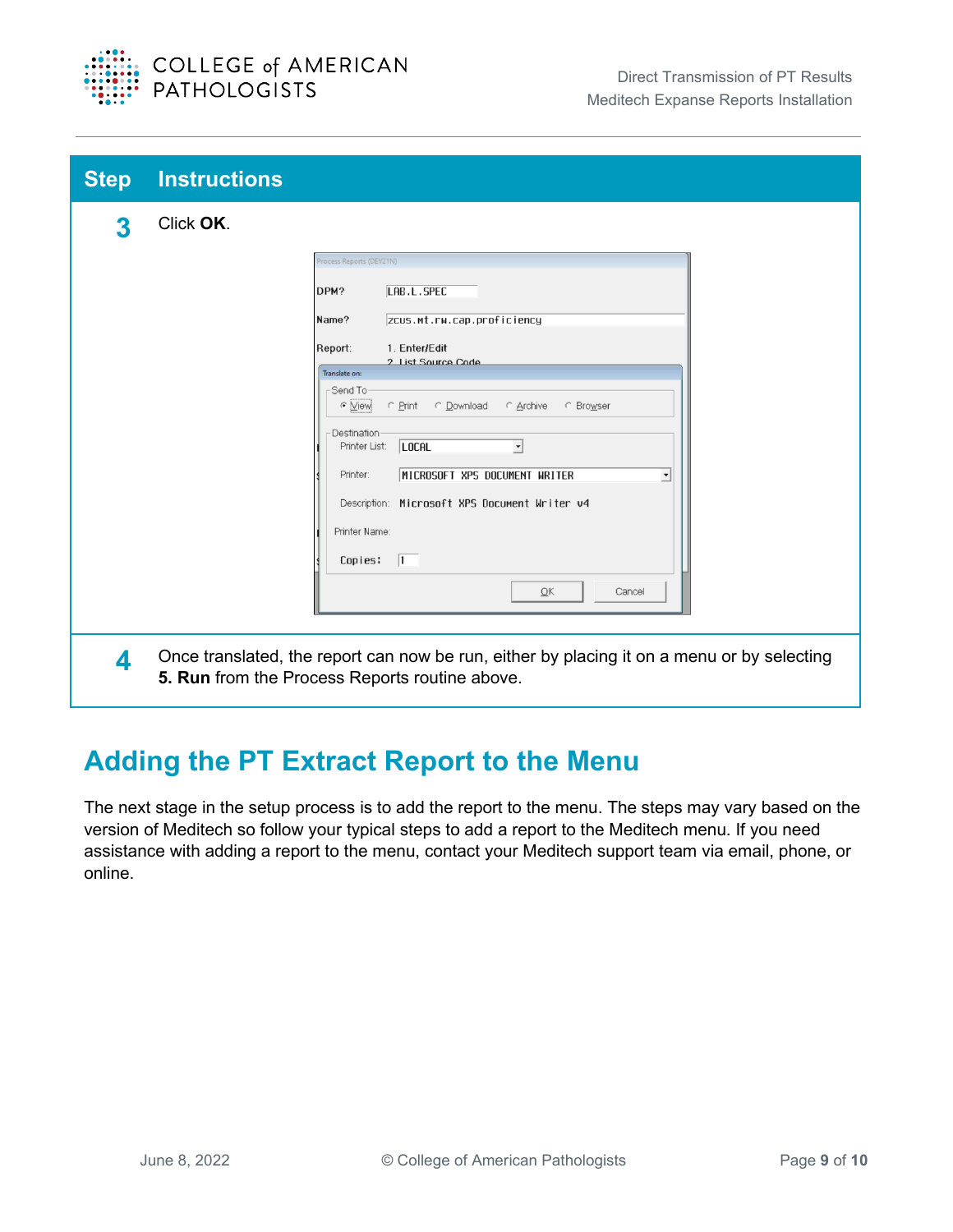

### <span id="page-10-0"></span>**Testing the PT Extract Report**

#### **Step Instructions**

**1** To test the PT extract report, you will need assistance from a laboratory technician to enter a valid, previously resulted kit number. The report parameter, "TEST or LIVE," defaults to, "L," so you will need to change it to, "T," if you want to test the report to confirm your mappings. The laboratory technicians will leave the, "L," for their LIVE PT result submissions.

|  | *Kit Number 31516947<br>*TEST or LIVE T |  |  |  |
|--|-----------------------------------------|--|--|--|
|  |                                         |  |  |  |
|  |                                         |  |  |  |
|  |                                         |  |  |  |
|  |                                         |  |  |  |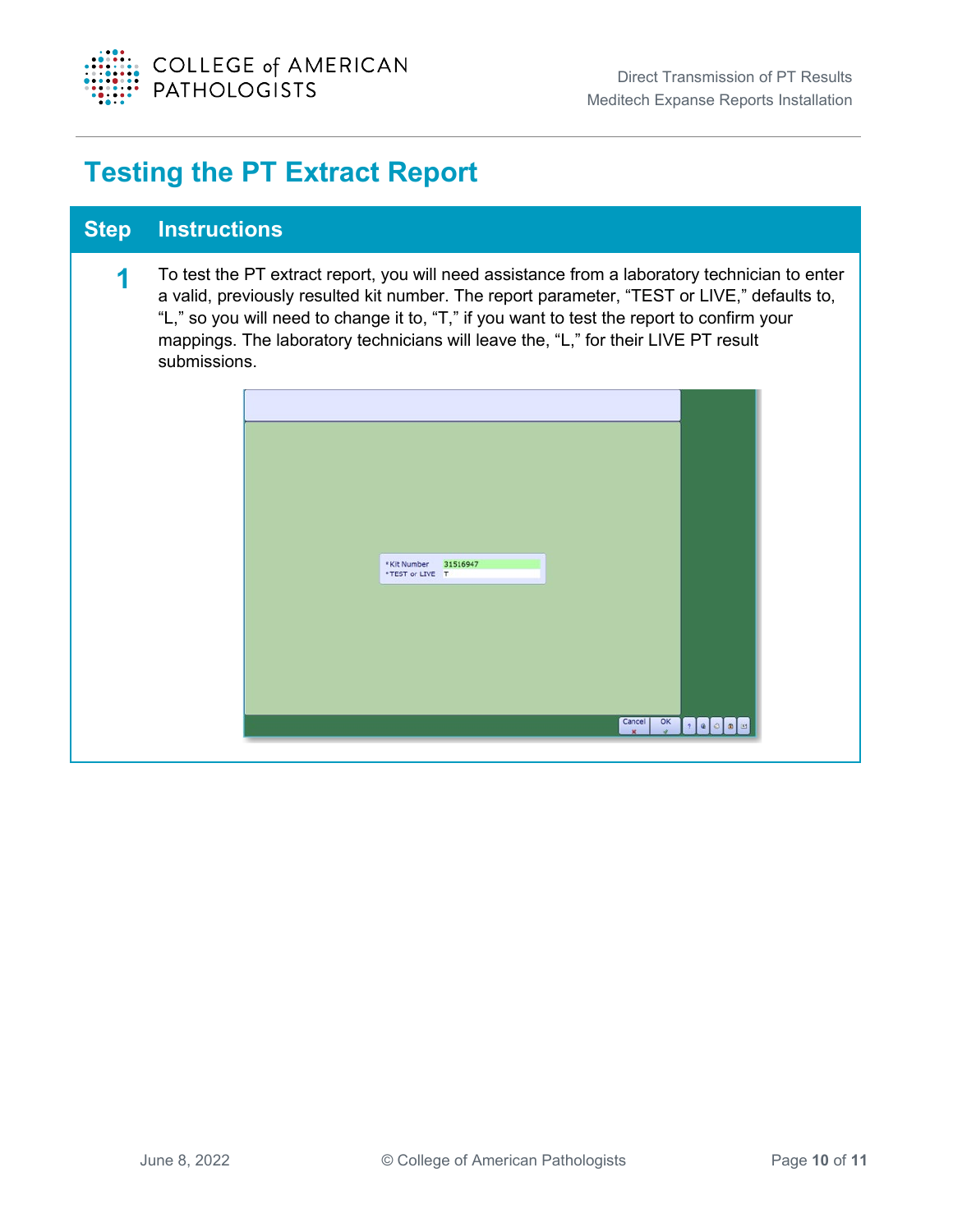

| <b>Step</b> | <b>Instructions</b>                                                                                                                                                                                                                                                                           |
|-------------|-----------------------------------------------------------------------------------------------------------------------------------------------------------------------------------------------------------------------------------------------------------------------------------------------|
| 2           | Press F12 and print. "Printer" should be set to "Preview."                                                                                                                                                                                                                                    |
|             | $  x$<br><b>Print Destination</b><br>Preview<br>Print<br>Q<br>Download<br>a<br>Printer:<br>Preview<br>Mail<br>Description: Document Manager Preview<br>Archive<br>Copies:<br>$\mathbf{1}$<br><b>Browser</b><br>Schedule<br>Preferences<br>∙<br>Refresh<br>49<br>$\overline{\alpha}$<br>Cancel |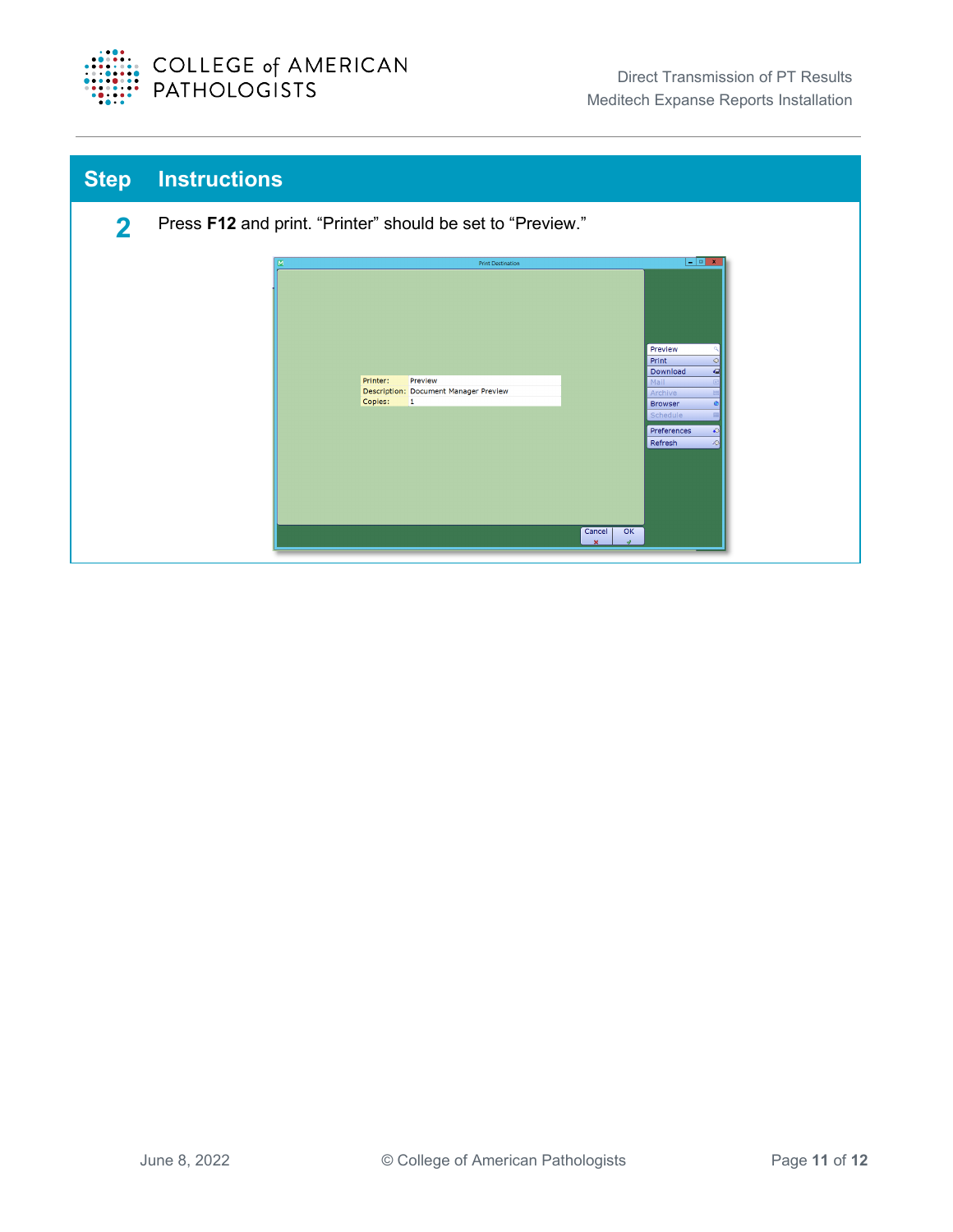

#### **Step Instructions**

**3** The PT extract report will generate a .csv file with the output of the data and place it in the designated pickup folder. The file will then be picked up and delivered to the CAP hub for further processing. The report that prints to preview will provide the location and filename that was just created. The message shown below will serve as a confirmation that the print job is complete.

| Ø,        | [PID=12456]Cap Proficiency reporting - MEDITECH Document Preview            |        | - 0<br>$\pmb{\times}$ |
|-----------|-----------------------------------------------------------------------------|--------|-----------------------|
| File Help |                                                                             |        |                       |
|           |                                                                             |        |                       |
|           |                                                                             |        |                       |
|           |                                                                             |        |                       |
|           |                                                                             |        |                       |
|           | DATE: 12/18/18 @ 1529<br>USER:<br>LAB **TEST**<br>Cap Proficiency reporting | PAGE 1 |                       |
|           |                                                                             |        |                       |
|           |                                                                             |        |                       |
|           |                                                                             |        |                       |
|           |                                                                             |        |                       |
|           |                                                                             |        |                       |
|           |                                                                             |        |                       |
|           |                                                                             |        |                       |
|           |                                                                             |        |                       |
|           |                                                                             |        |                       |
|           |                                                                             |        |                       |
|           |                                                                             |        |                       |
|           |                                                                             |        |                       |
|           |                                                                             |        |                       |
|           |                                                                             |        |                       |
|           |                                                                             |        |                       |
|           |                                                                             |        |                       |
|           |                                                                             |        |                       |
|           |                                                                             |        |                       |
|           |                                                                             |        |                       |
|           |                                                                             |        |                       |
|           |                                                                             |        |                       |
|           |                                                                             |        |                       |
|           |                                                                             |        |                       |
|           |                                                                             |        |                       |
|           |                                                                             |        |                       |
|           |                                                                             |        |                       |
|           |                                                                             |        |                       |
|           |                                                                             |        |                       |
|           |                                                                             |        |                       |
|           |                                                                             |        |                       |
|           |                                                                             |        |                       |
|           |                                                                             |        |                       |
|           |                                                                             | 1/1    | 60%                   |

*Note*: the report is hard coded to go back and look for PT results 30 days from the order date for that CAP PT kit. If you are using a PT kit older than 30 days to validate your test code mappings, you may get a blank report. To address this, you must either create a new order or use a previously approved kit that has been submitted within the past 30 days.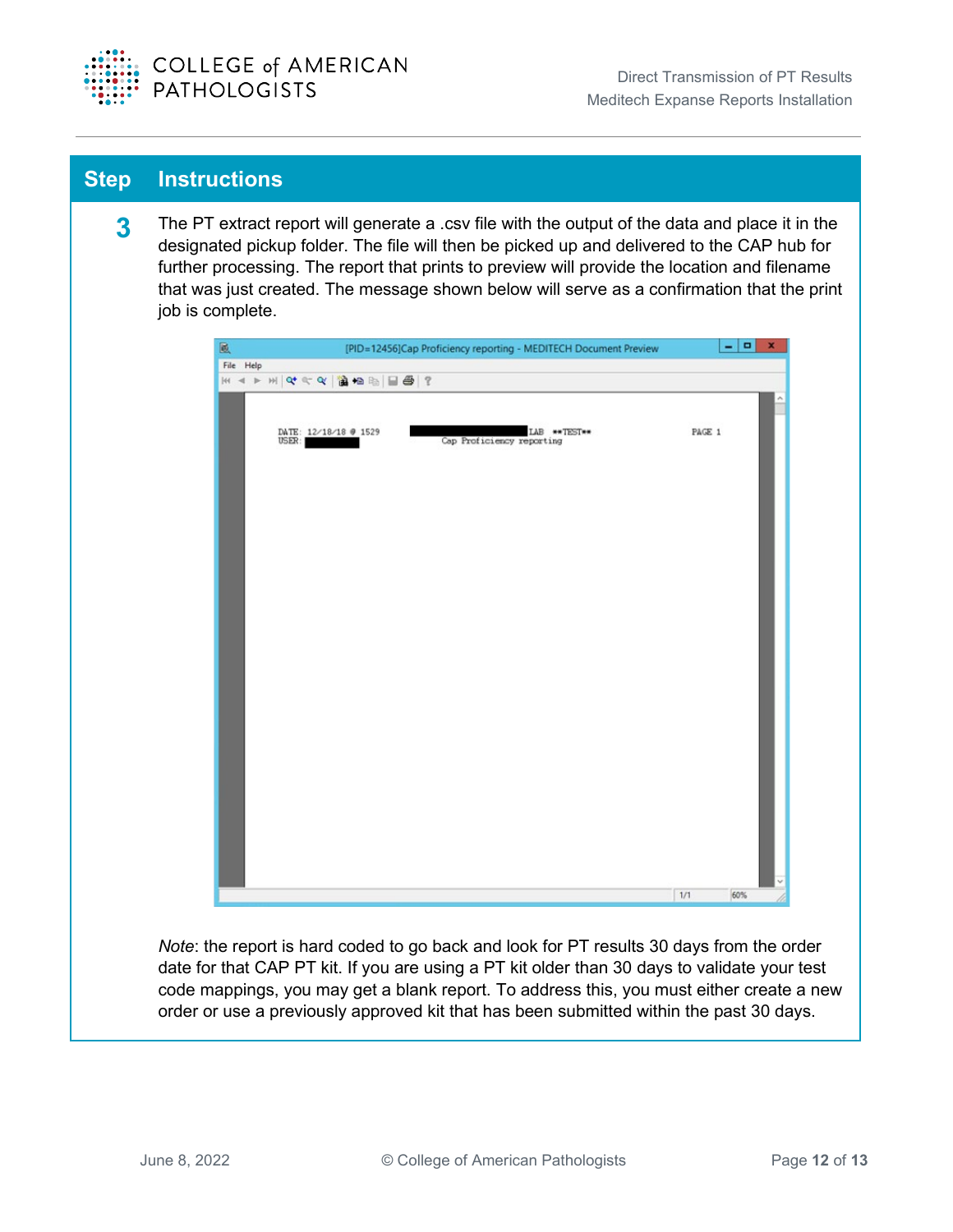

# <span id="page-13-0"></span>**SETTING UP THE TEST COMPENDIUM REPORT**

#### <span id="page-13-1"></span>**Translating the Test Compendium Report**

Before you can begin using the test compendium report, you must translate it.

| <b>Step</b> | <b>Instructions</b>                                                                |                                                                                                  |  |
|-------------|------------------------------------------------------------------------------------|--------------------------------------------------------------------------------------------------|--|
| 1           |                                                                                    | Within the Customer NPR Report Writer, select the Process Reports routine.                       |  |
| 2           | In the Process Reports window, enter the appropriate values:                       |                                                                                                  |  |
|             | Enter "LAB.L.Test" In the DPM? field.<br>$\bullet$                                 |                                                                                                  |  |
|             | ٠                                                                                  | Enter "zcus.mt.rw.cap.list" in the Name? field.                                                  |  |
|             | Enter "4" in the Select field (the report code for Translate is "4").<br>$\bullet$ |                                                                                                  |  |
|             | Process Reports (DEV21N)                                                           |                                                                                                  |  |
|             | DPM?                                                                               | LAB.L.TEST                                                                                       |  |
|             | Name?                                                                              | ZCUS.Mt.rw.cap.list                                                                              |  |
|             | Report:                                                                            | 1. Enter/Edit<br>2. List Source Code<br>3. List Object Code<br>4. Translate<br>5. Run<br>6. Copy |  |
|             | Macro:                                                                             | 7. Enter/Edit                                                                                    |  |
|             | Screen:                                                                            | 8. Edit Blocks<br>9. Edit Elements<br>10. Check                                                  |  |
|             | Procedure:                                                                         | 11. Edit Data                                                                                    |  |
|             | Select?                                                                            |                                                                                                  |  |
|             |                                                                                    |                                                                                                  |  |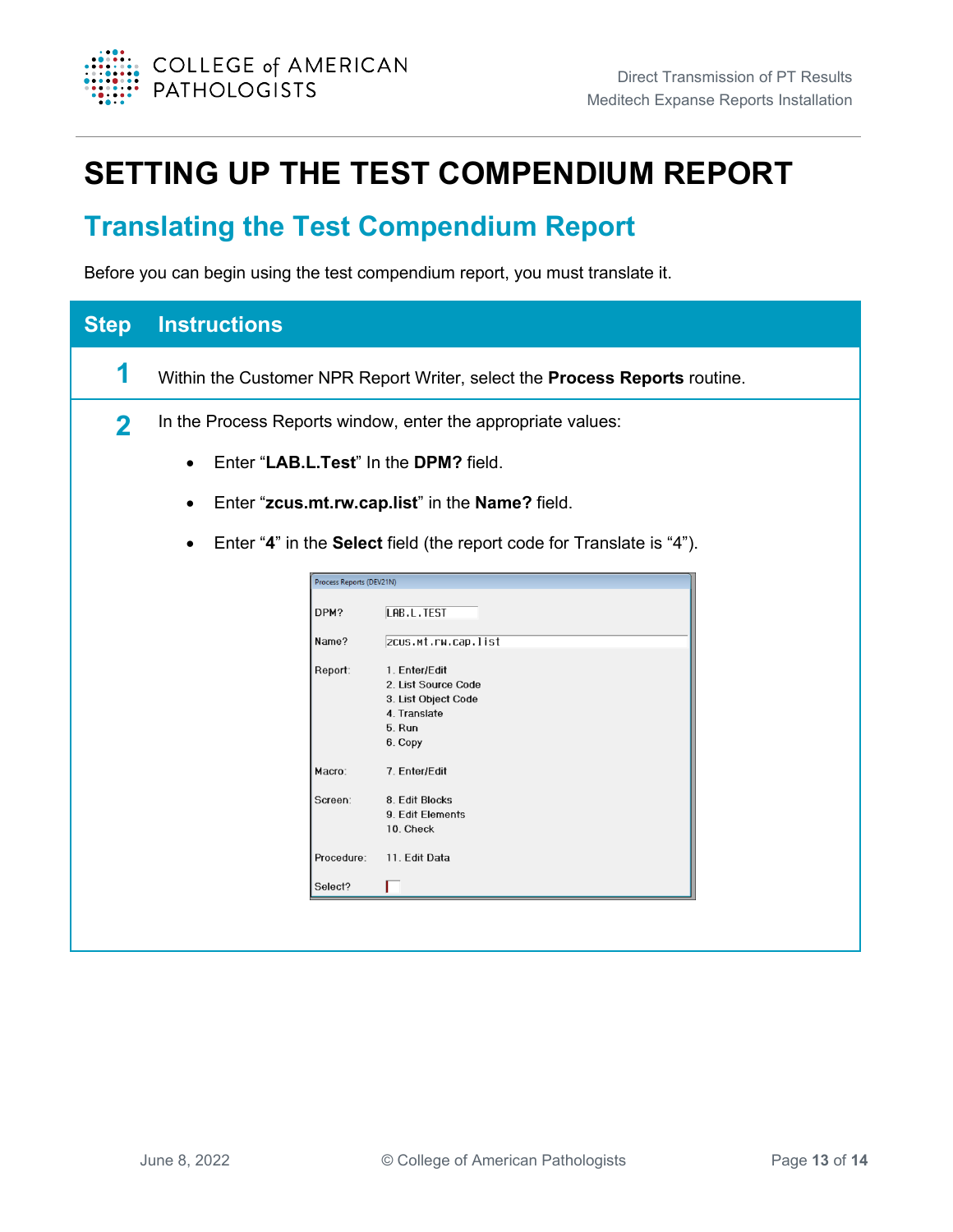

| <b>Step</b> | <b>Instructions</b>                 |                                                                                            |
|-------------|-------------------------------------|--------------------------------------------------------------------------------------------|
| 3           | Click OK.                           |                                                                                            |
|             |                                     | Process Reports (DEV21N)                                                                   |
|             |                                     | DPM?<br>LAB.L.TEST                                                                         |
|             |                                     | ZCUS.Mt.rw.cap.list<br>Name?                                                               |
|             |                                     | 1. Enter/Edit<br>Report:<br>2 List Source Code                                             |
|             |                                     | Translate on:                                                                              |
|             |                                     | Send To<br>G View<br>C Print C Download<br>C Archive<br>C Browser                          |
|             |                                     | Destination                                                                                |
|             |                                     | Printer List:<br> LOCAL<br>$\overline{\phantom{a}}$                                        |
|             |                                     | MICROSOFT XPS DOCUMENT WRITER<br>Printer:                                                  |
|             |                                     | Description: Microsoft XPS Document Writer v4                                              |
|             |                                     | Printer Name:                                                                              |
|             |                                     | $Copies:$ 1                                                                                |
|             |                                     | QK<br>Cancel                                                                               |
|             |                                     |                                                                                            |
| Δ.          |                                     | Once translated, the report can now be run, either by placing it on a menu or by selecting |
|             |                                     | 5. Run from the Process Reports routine above. Once the report is run, it will place the   |
|             | output file on your C:\temp folder. |                                                                                            |

### <span id="page-14-0"></span>**Adding the Test Compendium Report to the Menu**

The next stage in the setup process is to add the report to the menu. The steps may vary based on the version of Meditech so follow your typical steps to add a report to the Meditech menu. If you need assistance with adding a report to the menu, contact your Meditech support team via email, phone, or online.

#### <span id="page-14-1"></span>**Running the Test Compendium Report**

Once all the setup steps have been completed to install the test code compendium report, you are now ready to run it from your Meditech menu.